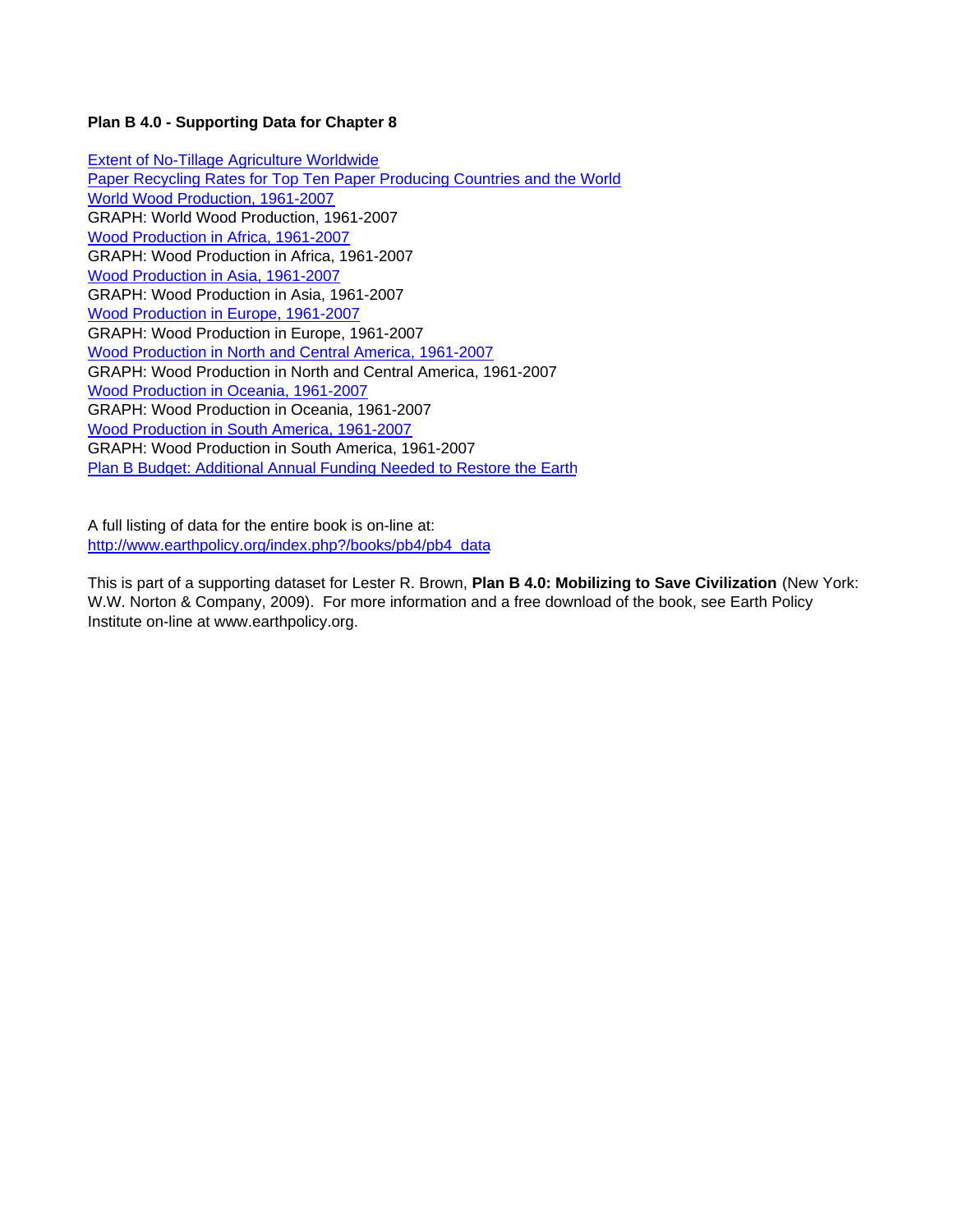# **Extent of No-Tillage Agriculture Worldwide**

| Country               | Area under No-till |
|-----------------------|--------------------|
|                       | Hectares           |
|                       |                    |
| <b>United States</b>  | 26,593,000         |
| Brazil                | 25,502,000         |
| Argentina             | 19,719,000         |
| Canada                | 13,481,000         |
| Australia             | 12,000,000         |
| Indo-Gangetic-Plains* | 5,000,000          |
| Paraguay              | 2,400,000          |
| China                 | 1,330,000          |
| Kazakhstan            | 1,200,000          |
| <b>Bolivia</b>        | 706,000            |
| Uruguay               | 672,000            |
| Spain                 | 650,000            |
| South Africa          | 368,000            |
| Venezuela             | 300,000            |
| France                | 200,000            |
| Finland               | 200,000            |
| Chile                 | 180,000            |
| New Zealand           | 162,000            |
| Ukraine               | 100,000            |
| Colombia              | 100,000            |
| All Others (Estimate) | 1,000,000          |
|                       |                    |
| Total                 | 111,863,000        |

\*Note: Includes four countries in South Asia: India, Pakistan, Bangladesh, and Nepal.

Source: Rolf Derpsch and Theodor Friedrich, "Development and Current Status of No-till Adoption in the World," presentation for International Soil Tillage Research Conference, Izmir, Turkey, 16 June 2009.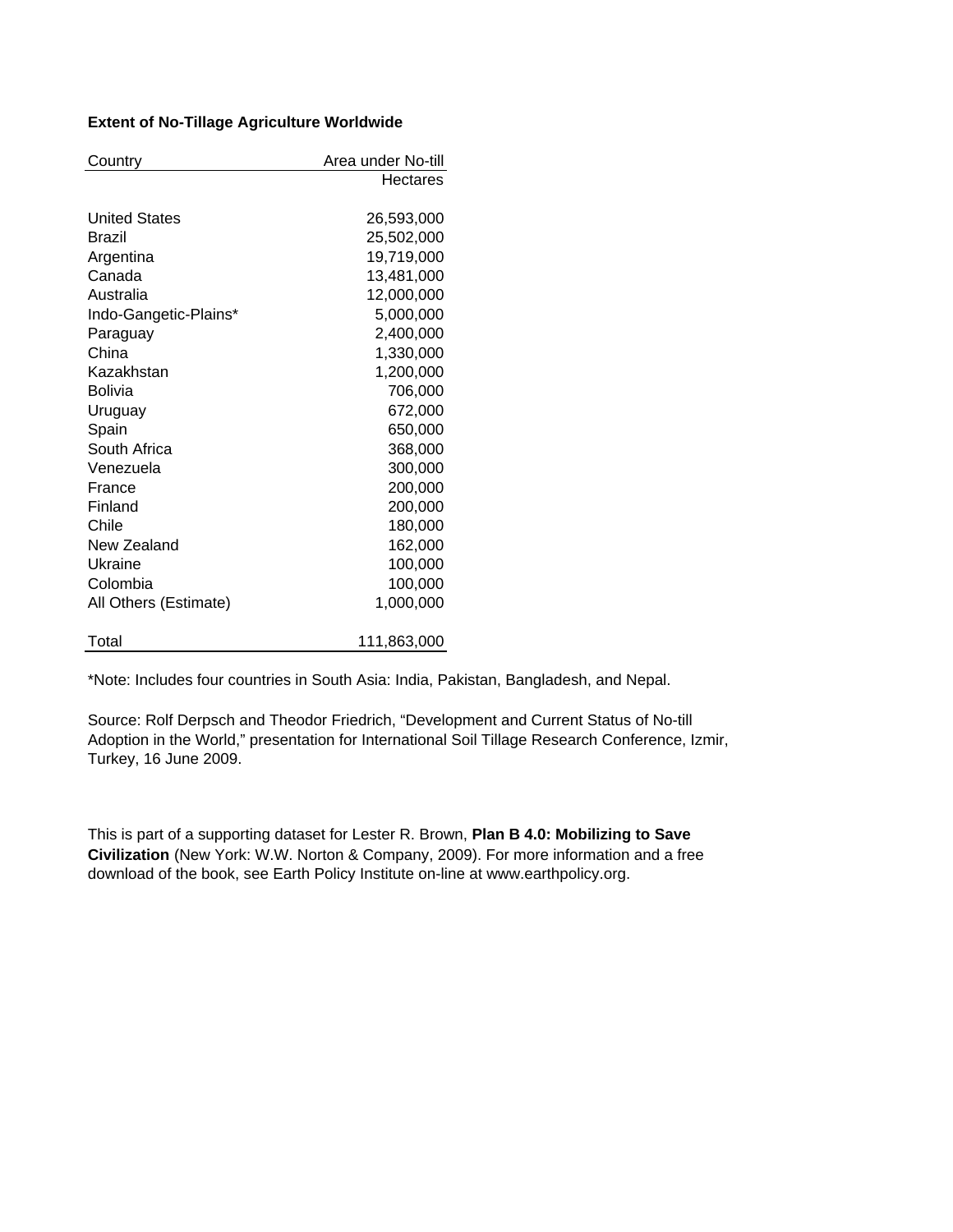# **Paper Recycling Rates for Top Ten Paper Producing Countries and the World**

| Country              | Paper Recovery Rate <sup>1</sup> |
|----------------------|----------------------------------|
|                      | Percent                          |
| South Korea          | 85                               |
| Japan                | 72                               |
| Germany              | 70                               |
| Sweden               | 66                               |
| France               | 54                               |
| <b>United States</b> | 50                               |
| Italy                | 46                               |
| Canada <sup>2</sup>  | 44                               |
| Finland              | 41                               |
| China                | 35                               |
|                      |                                  |
| World Average        | 47                               |

 $1$  Note: Paper recovery rate reflects 2002-2007 average of recovered paper and paperboard as a share of apparent consumption (production + imports - exports).

 $2$  Canada's Recovery Rate reflects an average from 2001-2006.

Source: Compiled by Earth Policy Institute from U.N. Food and Agriculture Organization (FAO), *ForesSTAT Statistics Database* , at faostat.fao.org, updated 12 January 2009; Canada from Paper Recycling Association (Canada), "Paper Recycling Association: Overview of the Recycling Industry," at www.pppc.org/en/2\_0/2\_4.html, updated 18 September 2007.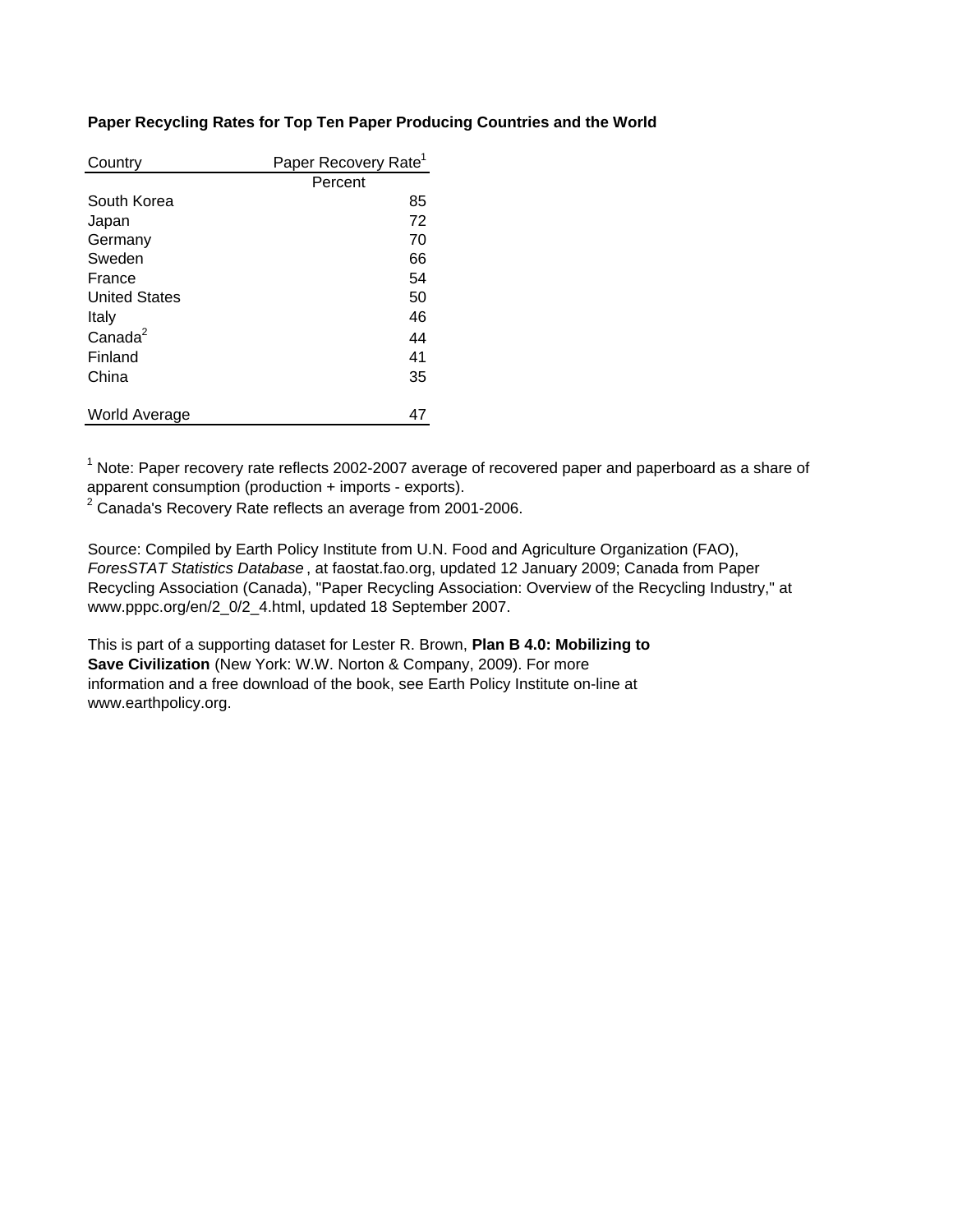#### **World Wood Production, 1961-2007**

|      | Industrial |                             | <b>Total Wood</b> | Fuelwood as Share of         |
|------|------------|-----------------------------|-------------------|------------------------------|
| Year | Wood       | Fuelwood                    | Production        | <b>Total Wood Production</b> |
|      |            | <b>Million Cubic Meters</b> |                   | Percent                      |
|      |            |                             |                   |                              |
| 1961 | 1,018      | 1,325                       | 2,342             | 56.5                         |
| 1962 | 1,036      | 1,317                       | 2,353             | 56.0                         |
| 1963 | 1,050      | 1,327                       | 2,377             | 55.8                         |
| 1964 | 1,111      | 1,340                       | 2,451             | 54.7                         |
| 1965 | 1,132      | 1,343                       | 2,475             | 54.3                         |
| 1966 | 1,153      | 1,367                       | 2,520             | 54.2                         |
| 1967 | 1,182      | 1,361                       | 2,543             | 53.5                         |
| 1968 | 1,206      | 1,365                       | 2,571             | 53.1                         |
| 1969 | 1,234      | 1,364                       | 2,598             | 52.5                         |
| 1970 | 1,276      | 1,368                       | 2,644             | 51.7                         |
| 1971 | 1,296      | 1,370                       | 2,666             | 51.4                         |
| 1972 | 1,290      | 1,382                       | 2,672             | 51.7                         |
| 1973 | 1,359      | 1,380                       | 2,740             | 50.4                         |
| 1974 | 1,351      | 1,399                       | 2,749             | 50.9                         |
| 1975 | 1,294      | 1,411                       | 2,705             | 52.2                         |
| 1976 | 1,370      | 1,429                       | 2,799             | 51.1                         |
| 1977 | 1,378      | 1,422                       | 2,801             | 50.8                         |
| 1978 | 1,422      | 1,447                       | 2,868             | 50.4                         |
| 1979 | 1,458      | 1,492                       | 2,950             | 50.6                         |
| 1980 | 1,446      | 1,532                       | 2,978             | 51.4                         |
| 1981 | 1,412      | 1,553                       | 2,965             | 52.4                         |
| 1982 | 1,372      | 1,581                       | 2,954             | 53.5                         |
| 1983 | 1,456      | 1,592                       | 3,048             | 52.2                         |
| 1984 | 1,522      | 1,626                       | 3,148             | 51.7                         |
| 1985 | 1,521      | 1,641                       | 3,162             | 51.9                         |
| 1986 | 1,590      | 1,644                       | 3,234             | 50.8                         |
| 1987 | 1,648      | 1,661                       | 3,309             | 50.2                         |
| 1988 | 1,668      | 1,674                       | 3,343             | 50.1                         |
| 1989 | 1,695      | 1,690                       | 3,385             | 49.9                         |
| 1990 | 1,696      | 1,685                       | 3,382             | 49.8                         |
| 1991 | 1,557      | 1,715                       | 3,272             | 52.4                         |
| 1992 | 1,496      | 1,720                       | 3,216             | 53.5                         |
| 1993 | 1,474      | 1,713                       | 3,187             | 53.7                         |
| 1994 | 1,475      | 1,718                       | 3,192             | 53.8                         |
| 1995 | 1,515      | 1,735                       | 3,251             | 53.4                         |
| 1996 | 1,487      | 1,746                       | 3,234             | 54.0                         |
| 1997 | 1,532      | 1,774                       | 3,306             | 53.7                         |
| 1998 | 1,498      | 1,727                       | 3,225             | 53.5                         |
| 1999 | 1,548      | 1,786                       | 3,334             | 53.6                         |
| 2000 | 1,608      | 1,797                       | 3,405             | 52.8                         |
| 2001 | 1,526      | 1,782                       | 3,308             | 53.9                         |
| 2002 | 1,559      | 1,776                       | 3,335             | 53.3                         |
| 2003 | 1,603      | 1,785                       | 3,388             | 52.7                         |
| 2004 | 1,657      | 1,793                       | 3,450             | 52.0                         |
| 2005 | 1,702      | 1,850                       | 3,552             | 52.1                         |
| 2006 | 1,635      | 1,876                       | 3,511             | 53.4                         |
| 2007 | 1,705      | 1,886                       | 3,591             | 52.5                         |

Source: Compiled by Earth Policy Institute from U.N. Food and Agriculture Organization, *ForesSTAT* , electronic database, at faostat.fao.org, updated 10 August 2009.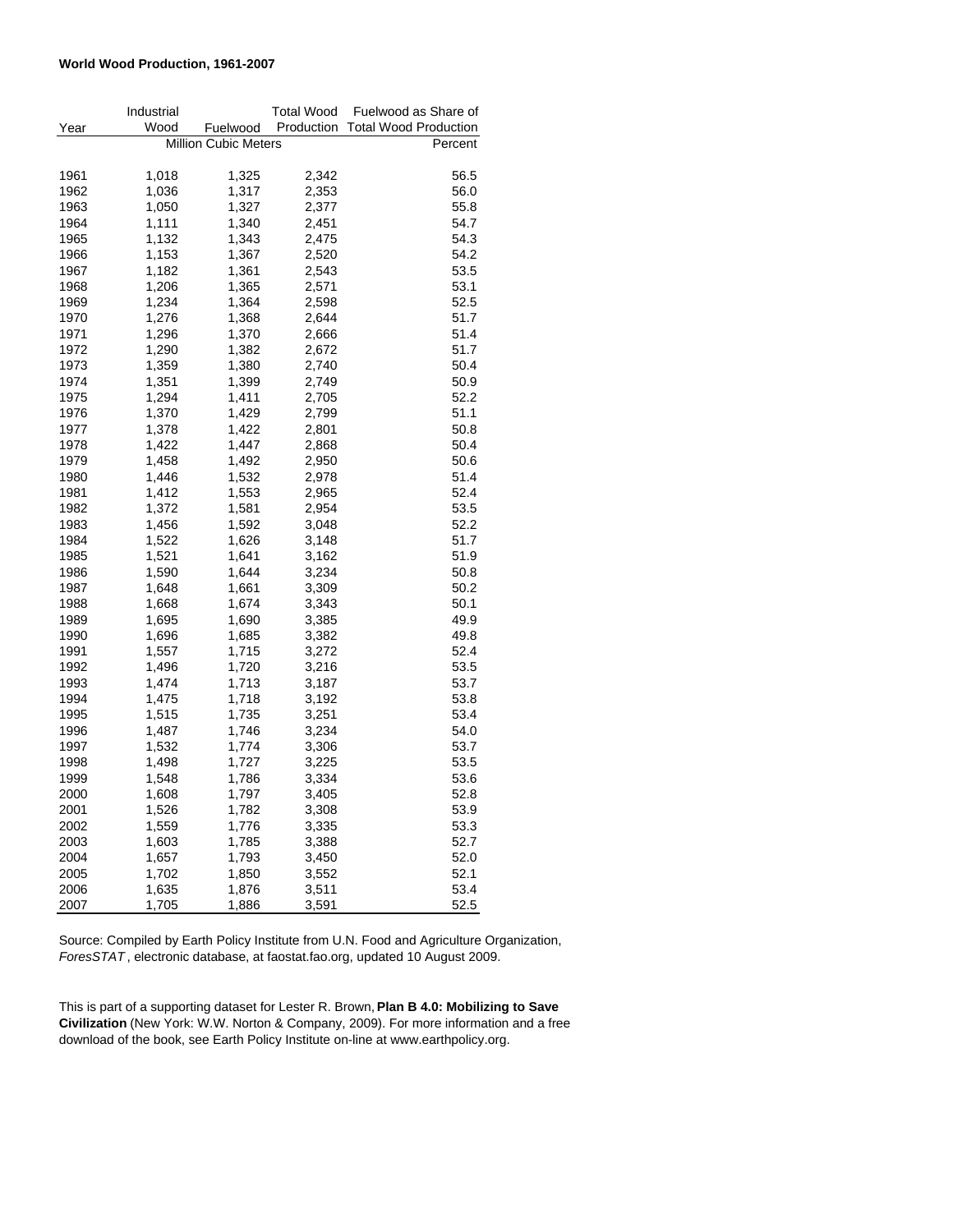

World Wood Production, 1961-2007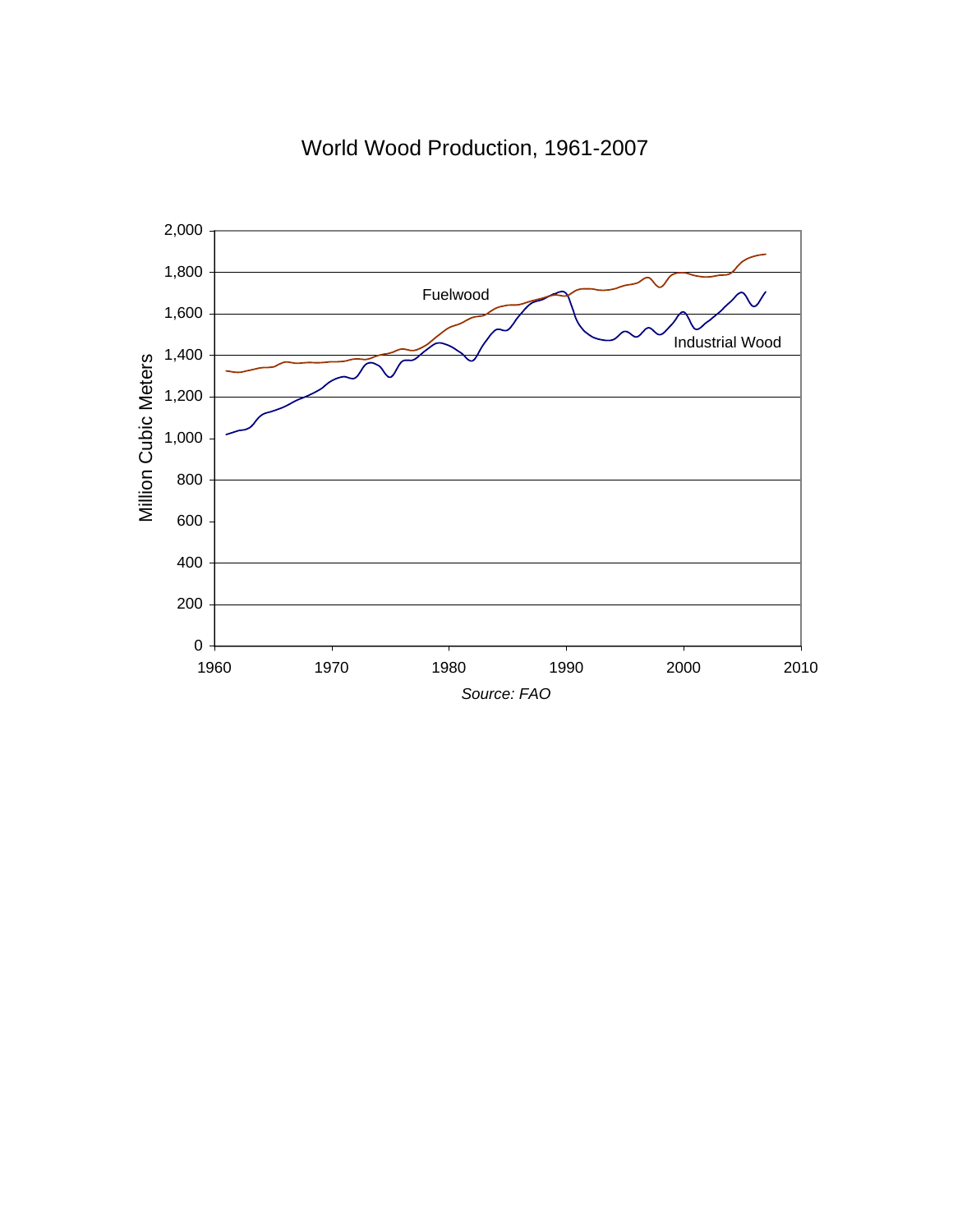## **Wood Production in Africa, 1961-2007**

|      |            |                             |            | Fuelwood as    |
|------|------------|-----------------------------|------------|----------------|
|      |            |                             |            | Share of Total |
|      | Industrial |                             | Total Wood | Wood           |
| Year | Wood       | Fuelwood                    | Production | Production     |
|      |            | <b>Million Cubic Meters</b> |            | Percent        |
|      |            |                             |            |                |
| 1961 | 25         | 252                         | 277        | 91.1           |
| 1962 | 26         | 256                         | 282        | 90.8           |
| 1963 | 33         | 260                         | 293        | 88.9           |
| 1964 | 29         | 264                         | 293        | 90.1           |
| 1965 | 32         | 268                         | 300        | 89.5           |
| 1966 | 33         | 280                         | 313        | 89.5           |
| 1967 | 34         | 285                         | 319        | 89.5           |
| 1968 | 35         | 290                         | 325        | 89.2           |
| 1969 | 38         | 295                         | 333        | 88.5           |
| 1970 | 39         | 300                         | 339        | 88.5           |
| 1971 | 41         | 303                         | 344        | 88.1           |
| 1972 | 41         | 306                         | 347        | 88.2           |
| 1973 | 43         | 310                         | 353        | 87.8           |
| 1974 | 41         | 314                         | 355        | 88.3           |
| 1975 | 42         | 321                         | 363        | 88.5           |
| 1976 | 43         | 326                         | 369        | 88.2           |
| 1977 | 44         | 331                         | 376        | 88.2           |
| 1978 | 46         | 340                         | 386        | 88.0           |
| 1979 | 47         | 346                         | 393        | 88.0           |
| 1980 | 50         | 354                         | 404        | 87.6           |
| 1981 | 51         | 363                         | 414        | 87.7           |
| 1982 | 50         | 371                         | 422        | 88.0           |
| 1983 | 52         | 381                         | 433        | 88.0           |
| 1984 | 51         | 391                         | 443        | 88.4           |
| 1985 | 52         | 400                         | 452        | 88.5           |
| 1986 | 51         | 408                         | 459        | 88.9           |
| 1987 | 52         | 416                         | 468        | 89.0           |
| 1988 | 53         | 424                         | 477        | 88.9           |
| 1989 | 54         | 433                         | 487        | 89.0           |
| 1990 | 57         | 439                         | 495        | 88.5           |
| 1991 | 56         | 449                         | 504        | 89.0           |
| 1992 | 59         | 463                         | 522        | 88.7           |
| 1993 | 60         | 478                         | 538        | 88.8           |
| 1994 | 65         | 486                         | 551        | 88.2           |
| 1995 | 66         | 502                         | 568        | 88.3           |
| 1996 | 67         | 509                         | 576        | 88.3           |
| 1997 | 69         | 514                         | 583        | 88.1           |
| 1998 | 69         | 516                         | 585        | 88.3           |
| 1999 | 68         | 521                         | 589        | 88.4           |
| 2000 | 69         | 526                         | 595        | 88.4           |
| 2001 | 68         | 524                         | 591        | 88.6           |
| 2002 | 67         | 532                         | 600        | 88.8           |
| 2003 | 72         | 539                         | 611        | 88.2           |
| 2004 | 72         | 548                         | 620        | 88.4           |
| 2005 | 67         | 569                         | 636        | 89.4           |
| 2006 | 69         | 596                         | 665        | 89.7           |
| 2007 | 69         | 603                         | 672        | 89.7           |
|      |            |                             |            |                |

Source: Compiled by Earth Policy Institute from U.N. Food and Agriculture Organization (FAO), *ForesSTAT* , electronic database, at faostat.fao.org, updated 10 August 2009.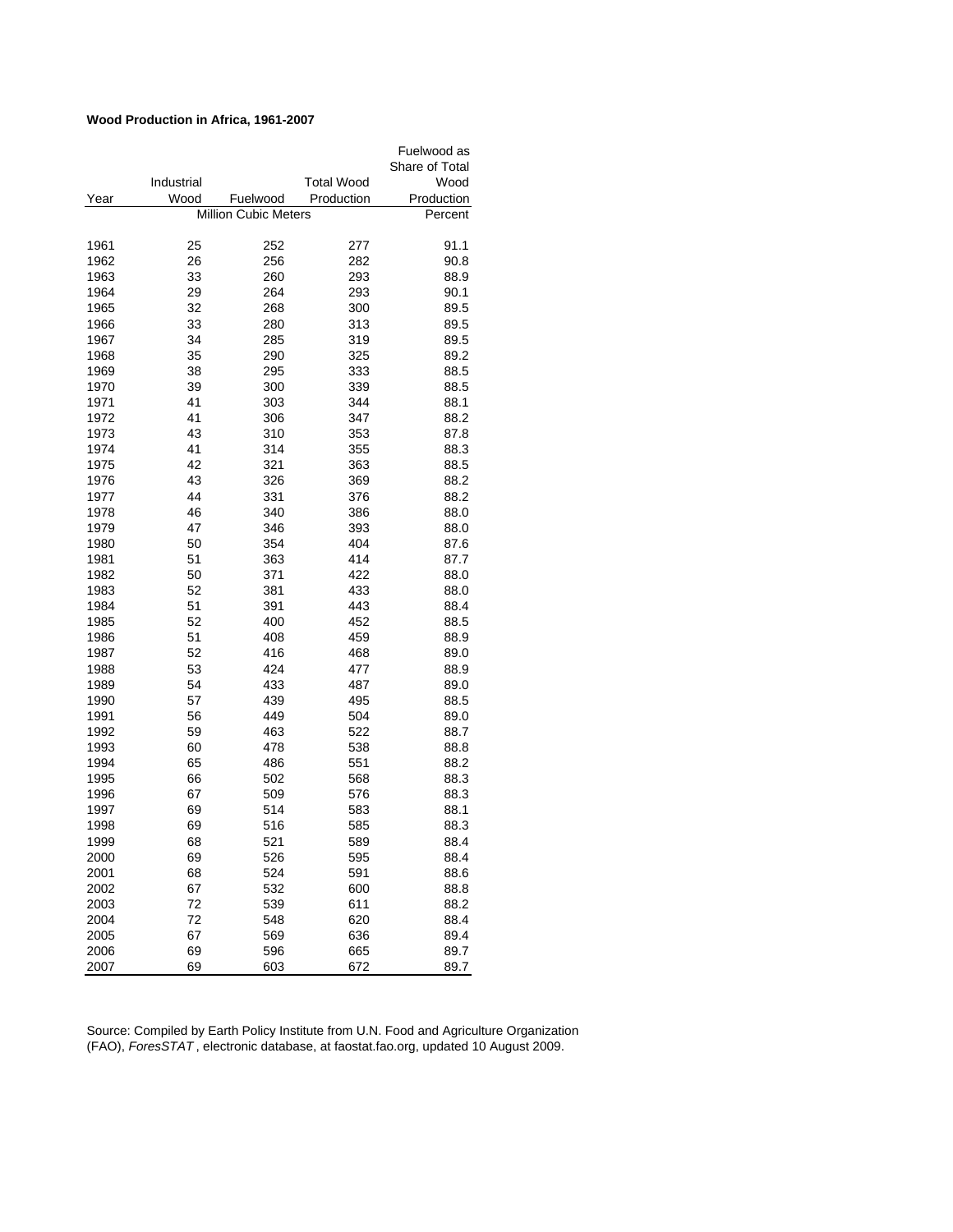

# Wood Production in Africa, 1961-2007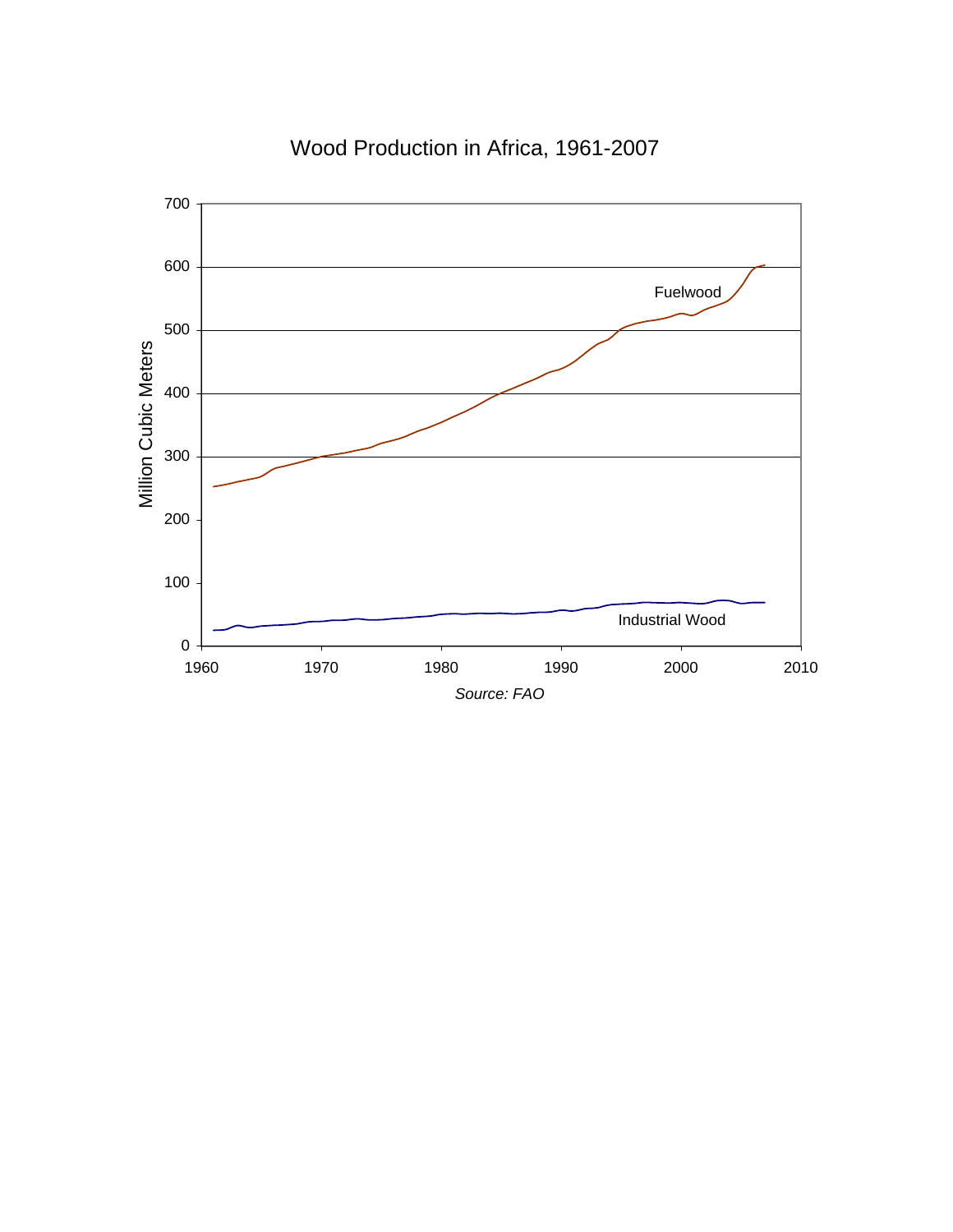## **Wood Production in Asia, 1961-2007**

|      |            |                             |                   | Fuelwood as    |
|------|------------|-----------------------------|-------------------|----------------|
|      |            |                             |                   | Share of Total |
|      | Industrial |                             | <b>Total Wood</b> | Wood           |
| Year | Wood       | Fuelwood                    | Production        | Production     |
|      |            | <b>Million Cubic Meters</b> |                   | Percent        |
|      |            |                             |                   |                |
| 1961 | 132        | 665                         | 797               | 83.4           |
| 1962 | 124        | 665                         | 788               | 84.3           |
| 1963 | 127        | 667                         | 793               | 84.0           |
| 1964 | 143        | 671                         | 814               | 82.4           |
| 1965 | 147        | 675                         | 822               | 82.1           |
| 1966 | 153        | 690                         | 843               | 81.9           |
| 1967 | 162        | 695                         | 858               | 81.1           |
| 1968 | 164        | 700                         | 864               | 81.0           |
| 1969 | 167        | 708                         | 875               | 80.9           |
| 1970 | 172        | 710                         | 881               | 80.5           |
| 1971 | 177        | 710                         | 887               | 80.1           |
| 1972 | 182        | 725                         | 908               | 79.9           |
| 1973 | 197        | 723                         | 921               | 78.6           |
| 1974 | 193        | 735                         | 928               | 79.2           |
| 1975 | 196        | 740                         | 936               | 79.1           |
| 1976 | 216        | 750                         | 966               | 77.6           |
| 1977 | 219        | 727                         | 946               | 76.9           |
| 1978 | 225        | 728                         | 953               | 76.4           |
| 1979 | 229        | 741                         | 970               | 76.4           |
| 1980 | 233        | 744                         | 977               | 76.2           |
| 1981 | 225        | 745                         | 970               | 76.8           |
| 1982 | 231        | 754                         | 984               | 76.6           |
| 1983 | 235        | 756                         | 991               | 76.2           |
| 1984 | 248        | 760                         | 1,008             | 75.4           |
| 1985 | 246        | 764                         | 1,010             | 75.6           |
| 1986 | 255        | 770                         | 1,025             | 75.1           |
| 1987 | 265        | 776                         | 1,041             | 74.6           |
| 1988 | 267        | 777                         | 1,044             | 74.4           |
| 1989 | 269        | 780                         |                   | 74.4           |
| 1990 | 258        | 783                         | 1,049<br>1,041    | 75.2           |
|      |            |                             |                   |                |
| 1991 | 258        | 790                         | 1,048             | 75.4           |
| 1992 | 266        | 790                         | 1,057             | 74.8           |
| 1993 | 265        | 793                         | 1,058             | 75.0           |
| 1994 | 260        | 792                         | 1,053             | 75.3           |
| 1995 | 263        | 789                         | 1,052             | 75.0           |
| 1996 | 265        | 802                         | 1,066             | 75.2           |
| 1997 | 261        | 811                         | 1,071             | 75.7           |
| 1998 | 248        | 797                         | 1,044             | 76.3           |
| 1999 | 238        | 839                         | 1,077             | 77.9           |
| 2000 | 231        | 834                         | 1,065             | 78.3           |
| 2001 | 216        | 828                         | 1,044             | 79.3           |
| 2002 | 220        | 809                         | 1,029             | 78.6           |
| 2003 | 228        | 801                         | 1,029             | 77.9           |
| 2004 | 236        | 796                         | 1,032             | 77.1           |
| 2005 | 235        | 796                         | 1,031             | 77.2           |
| 2006 | 232        | 790                         | 1,023             | 77.3           |
| 2007 | 240        | 787                         | 1,027             | 76.6           |

Source: Compiled by Earth Policy Institute from Elizabeth Mygatt, "Eco-Economy Indicator: Forest Cover--World's Forests Continue to Shrink," at www.earthpolicy.org/Indicators/Forest/2006.htm, updated 4 April 2004, and from "U.N. Food and Agriculture Organization (FAO), *ForesSTAT* , electronic database, at faostat.fao.org, updated 10 August 2009.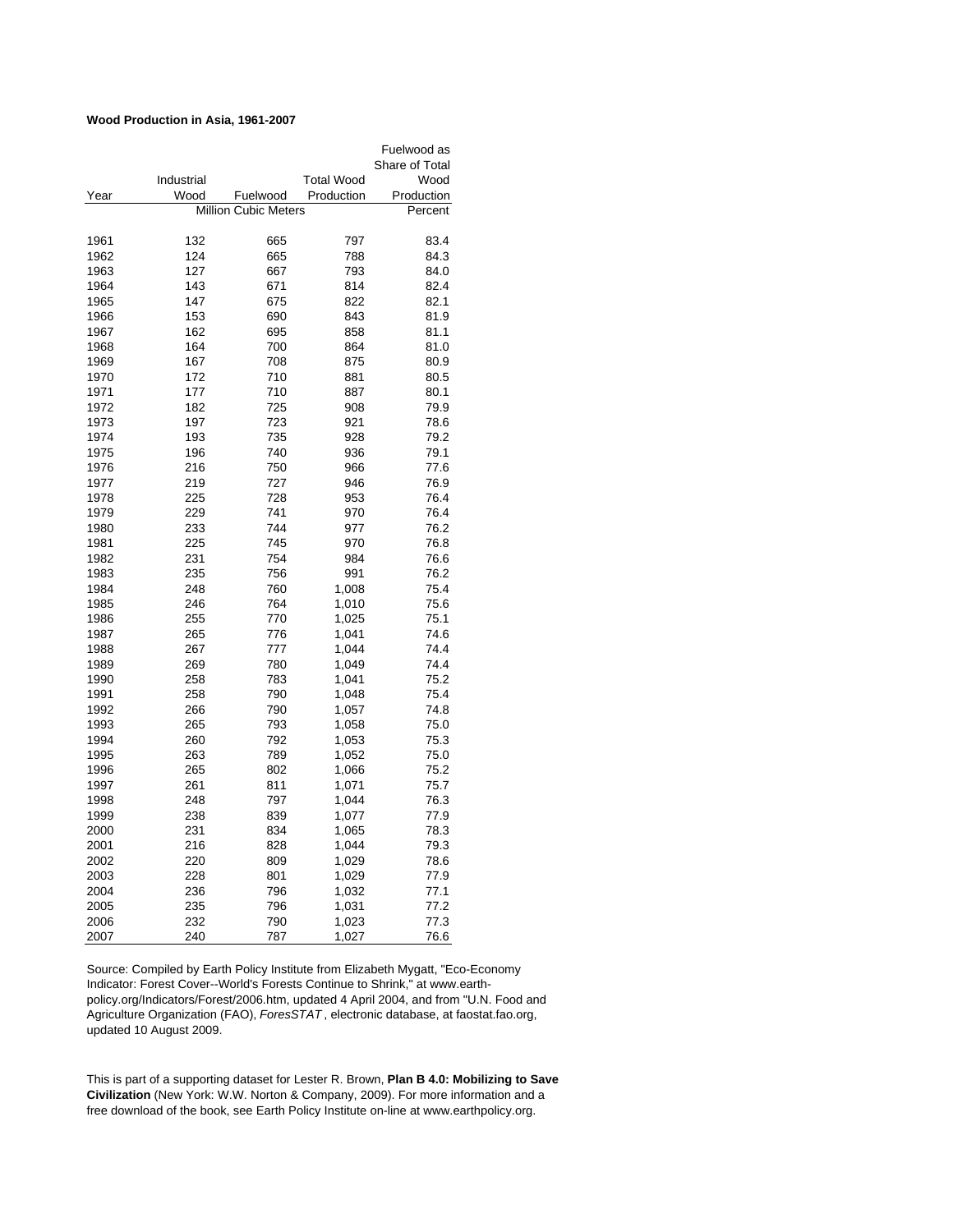

Wood Production in Asia, 1961-2007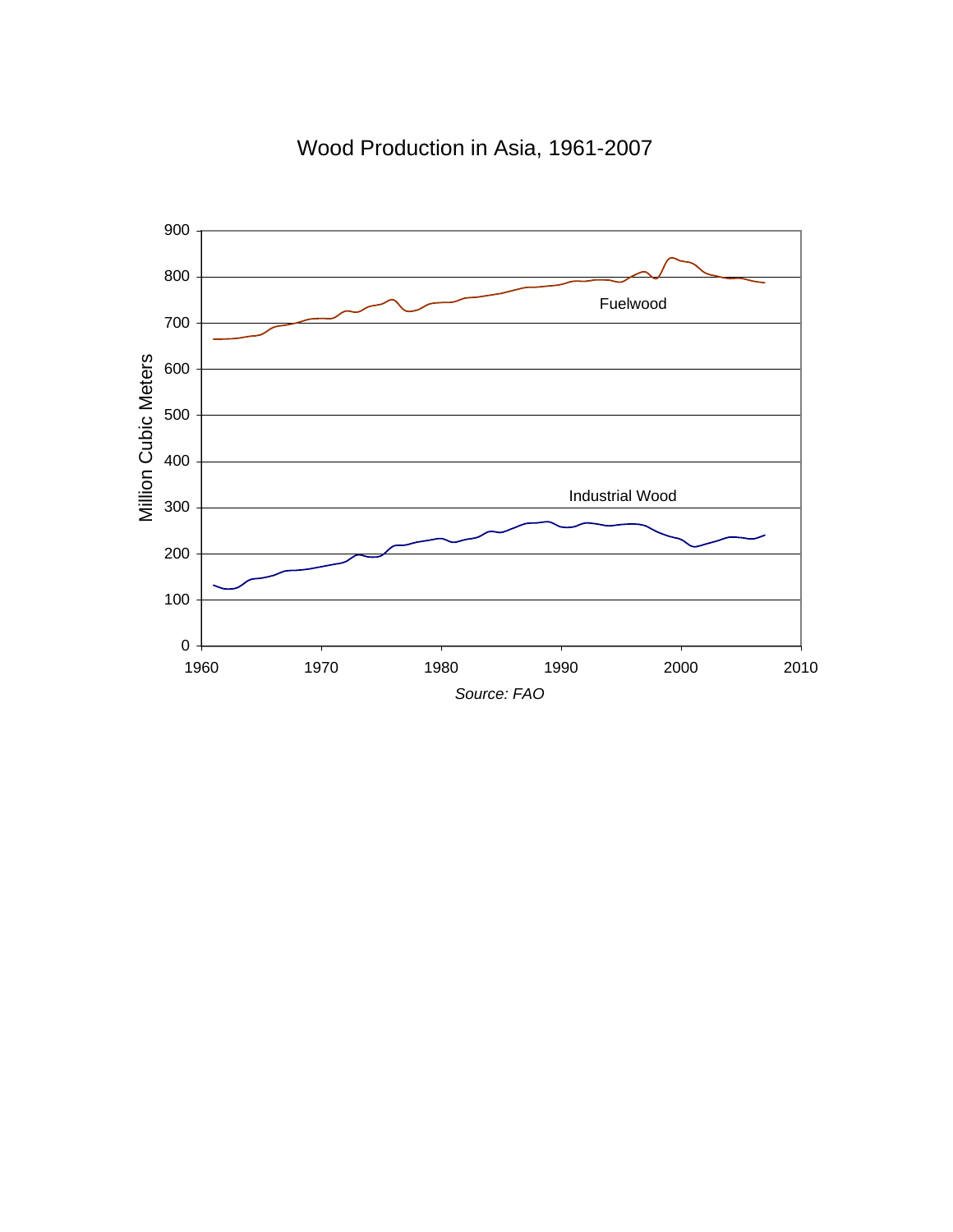# **Wood Production in Europe, 1961-2007**

|      |                                        |          |                   | Fuelwood as                |  |
|------|----------------------------------------|----------|-------------------|----------------------------|--|
|      | Industrial                             |          | <b>Total Wood</b> | Share of Total             |  |
| Year | Wood                                   | Fuelwood |                   | Production Wood Production |  |
|      | <b>Million Cubic Meters</b><br>Percent |          |                   |                            |  |
|      |                                        |          |                   |                            |  |
| 1961 | 476                                    | 183      | 659               | 27.7                       |  |
| 1962 | 482                                    | 179      | 662               | 27.1                       |  |
| 1963 | 485                                    | 184      | 670               | 27.5                       |  |
| 1964 | 508                                    | 186      | 694               | 26.8                       |  |
| 1965 | 508                                    | 180      | 687               | 26.1                       |  |
| 1966 | 507                                    | 181      | 688               | 26.3                       |  |
| 1967 | 530                                    | 173      | 703               | 24.6                       |  |
| 1968 | 527                                    | 164      | 691               | 23.8                       |  |
| 1969 | 536                                    | 154      | 690               | 22.3                       |  |
| 1970 | 567                                    | 153      | 719               | 21.3                       |  |
| 1971 | 571                                    | 149      | 720               | 20.7                       |  |
| 1972 | 557                                    | 143      | 701               | 20.5                       |  |
| 1973 | 582                                    | 137      | 718               | 19.0                       |  |
| 1974 | 587                                    | 136      | 723               | 18.8                       |  |
| 1975 | 573                                    | 132      | 705               | 18.7                       |  |
| 1976 | 565                                    | 132      | 697               | 19.0                       |  |
| 1977 | 559                                    | 129      | 687               | 18.7                       |  |
| 1978 | 552                                    | 124      | 677               | 18.4                       |  |
| 1979 | 556                                    | 125      | 681               | 18.3                       |  |
| 1980 | 561                                    | 128      | 689               | 18.5                       |  |
| 1981 | 557                                    | 133      | 690               | 19.2                       |  |
| 1982 | 552                                    | 136      | 688               | 19.7                       |  |
| 1983 | 558                                    | 133      | 691               | 19.2                       |  |
| 1984 | 573                                    | 138      | 711               | 19.4                       |  |
| 1985 | 569                                    | 142      | 711               | 20.0                       |  |
| 1986 | 581                                    | 138      | 719               | 19.1                       |  |
| 1987 | 590                                    | 140      | 730               | 19.2                       |  |
| 1988 | 605                                    | 134      | 738               | 18.1                       |  |
| 1989 | 620                                    | 133      | 753               | 17.7                       |  |
| 1990 | 645                                    | 130      | 775               | 16.7                       |  |
| 1991 | 543                                    | 130      | 673               | 19.3                       |  |
| 1992 | 438                                    | 118      | 556               | 21.3                       |  |
| 1993 | 410                                    | 92       | 502               | 18.4                       |  |
| 1994 | 382                                    | 86       | 468               | 18.3                       |  |
| 1995 | 408                                    | 86       | 494               | 17.5                       |  |
| 1996 | 383                                    | 80       | 464               | 17.3                       |  |
| 1997 | 418                                    | 106      | 524               | 20.2                       |  |
| 1998 | 404                                    | 69       | 472               | 14.5                       |  |
| 1999 | 429                                    | 102      | 532               | 19.3                       |  |
| 2000 | 483                                    | 109      | 592               | 18.4                       |  |
| 2001 | 463                                    | 102      | 565               | 18.0                       |  |
| 2002 | 470                                    | 108      | 579               | 18.7                       |  |
| 2003 | 493                                    | 115      | 608               | 19.0                       |  |
| 2004 | 504                                    | 118      | 622               | 18.9                       |  |
| 2005 | 540                                    | 150      | 690               | 21.7                       |  |
| 2006 | 516                                    | 154      | 670               | 23.1                       |  |
| 2007 | 576                                    | 153      | 729               | 20.9                       |  |

Source: Compiled by Earth Policy Institute from U.N. Food and Agriculture Organization, *ForesSTAT* , electronic database, at faostat.fao.org, updated 10 August 2009.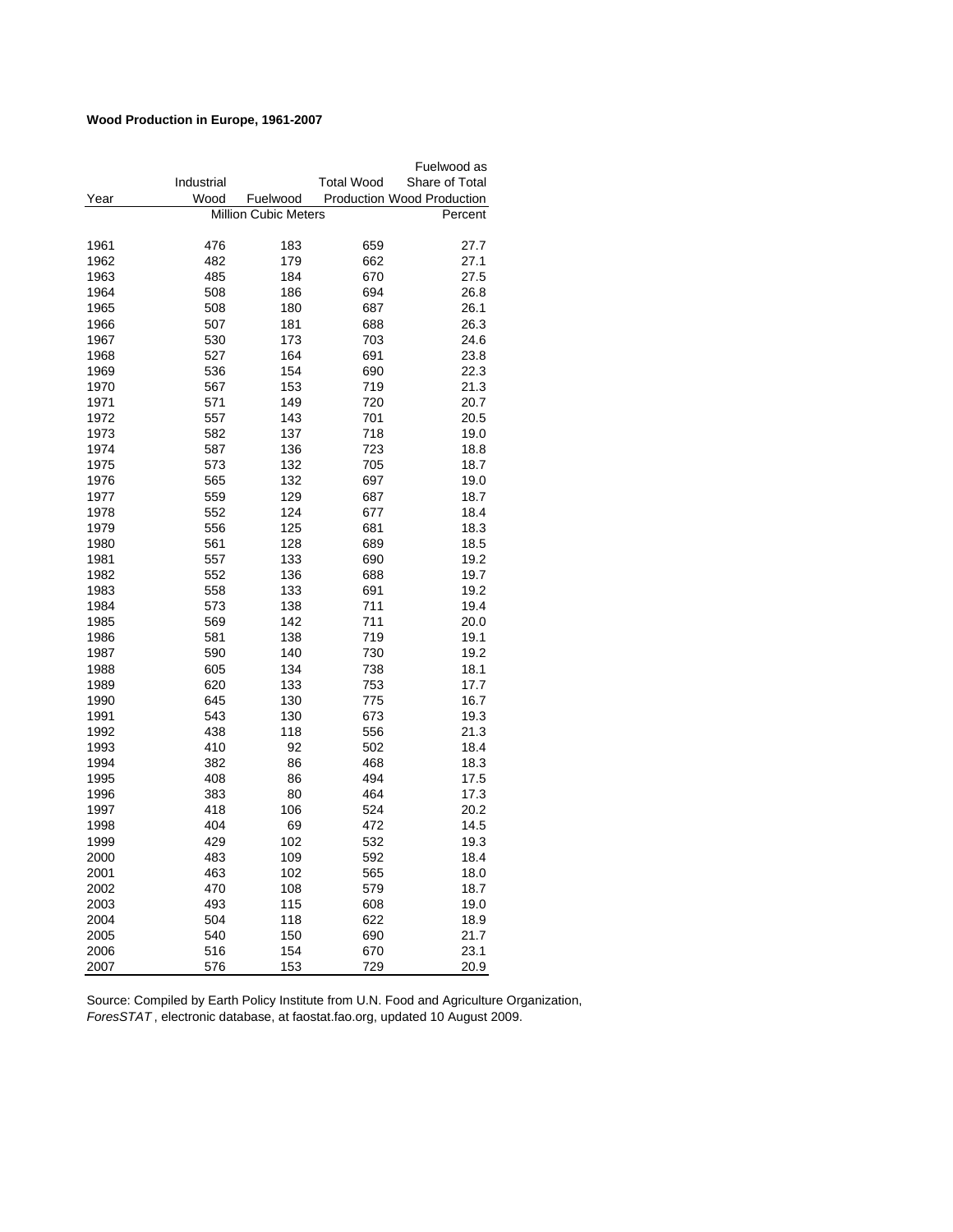

Wood Production in Europe, 1961-2007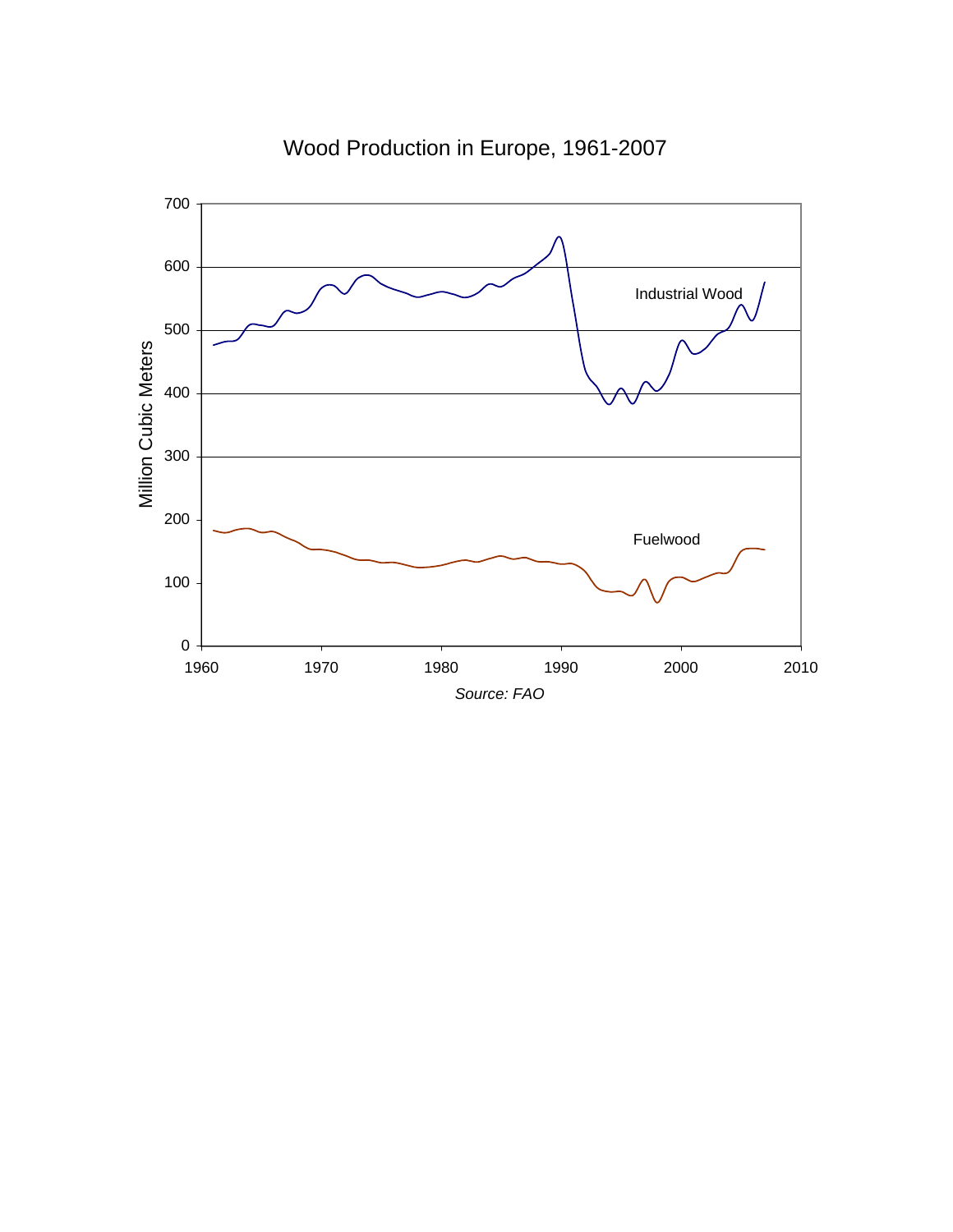## **Wood Production in North and Central America, 1961-2007**

|      |            |                             |                   | Fuelwood as    |
|------|------------|-----------------------------|-------------------|----------------|
|      |            |                             |                   | Share of Total |
|      | Industrial |                             | <b>Total Wood</b> | Wood           |
| Year | Wood       | Fuelwood                    | Production        | Production     |
|      |            | <b>Million Cubic Meters</b> |                   | Percent        |
| 1961 | 340        | 96                          | 436               | 22.1           |
| 1962 | 359        | 88                          | 447               | 19.7           |
| 1963 | 361        | 86                          | 447               | 19.2           |
| 1964 | 383        | 87                          | 470               | 18.6           |
| 1965 | 396        | 87                          | 483               | 18.0           |
| 1966 | 409        | 88                          | 498               | 17.7           |
| 1967 | 404        | 81                          | 485               | 16.6           |
| 1968 | 424        | 80                          | 505               | 15.9           |
| 1969 | 435        | 76                          | 511               | 14.8           |
| 1970 | 438        | 73                          | 511               | 14.2           |
| 1971 | 444        | 72                          | 516               | 13.9           |
| 1972 | 445        | 71                          | 517               | 13.8           |
| 1973 | 472        | 74                          | 546               | 13.5           |
| 1974 | 464        | 74                          | 539               | 13.8           |
| 1975 | 411        | 77                          | 487               | 15.7           |
| 1976 | 466        | 78                          | 545               | 14.4           |
| 1977 | 473        | 91                          | 564               | 16.1           |
| 1978 | 508        | 107                         | 615               | 17.4           |
| 1979 | 522        | 128                         | 650               | 19.8           |
| 1980 | 488        | 153                         | 641               | 23.8           |
| 1981 | 466        | 156                         | 622               | 25.1           |
| 1982 | 427        | 162                         | 589               | 27.6           |
| 1983 | 495        | 161                         | 655               | 24.5           |
| 1984 | 531        | 173                         | 704               | 24.5           |
| 1985 | 530        | 168                         | 698               | 24.1           |
| 1986 | 572        | 160                         | 732               | 21.9           |
| 1987 | 609        | 158                         | 768               | 20.6           |
| 1988 | 608        | 167                         | 775               | 21.5           |
| 1989 | 610        | 170                         | 780               | 21.8           |
| 1990 | 593        | 157                         | 751               | 21.0           |
| 1991 | 551        | 167                         | 718               | 23.2           |
| 1992 | 576        | 166                         | 742               | 22.4           |
| 1993 | 580        | 164                         | 744               | 22.1           |
| 1994 | 598        | 165                         | 762               | 21.6           |
| 1995 | 602        | 169                         | 770               | 21.9           |
| 1996 | 601        | 163                         | 764               | 21.3           |
| 1997 | 613        | 149                         | 762               | 19.6           |
| 1998 | 607        | 150                         | 757               | 19.8           |
| 1999 | 626        | 124                         | 751               | 16.6           |
| 2000 | 632        | 125                         | 756               | 16.5           |
| 2001 | 597        | 125                         | 723               | 17.3           |
| 2002 | 610        | 123                         | 733               | 16.8           |
| 2003 | 592        | 123                         | 715               | 17.2           |
| 2004 | 634        | 124                         | 758               | 16.4           |
| 2005 | 633        | 125                         | 759               | 16.5           |
| 2006 | 607        | 127                         | 734               | 17.3           |
| 2007 | 596        | 133                         | 729               | 18.3           |

Source: Compiled by Earth Policy Institute from U.N. Food and Agriculture Organization (FAO), *ForesSTAT* , electronic database, at faostat.fao.org, updated 10 August 2009.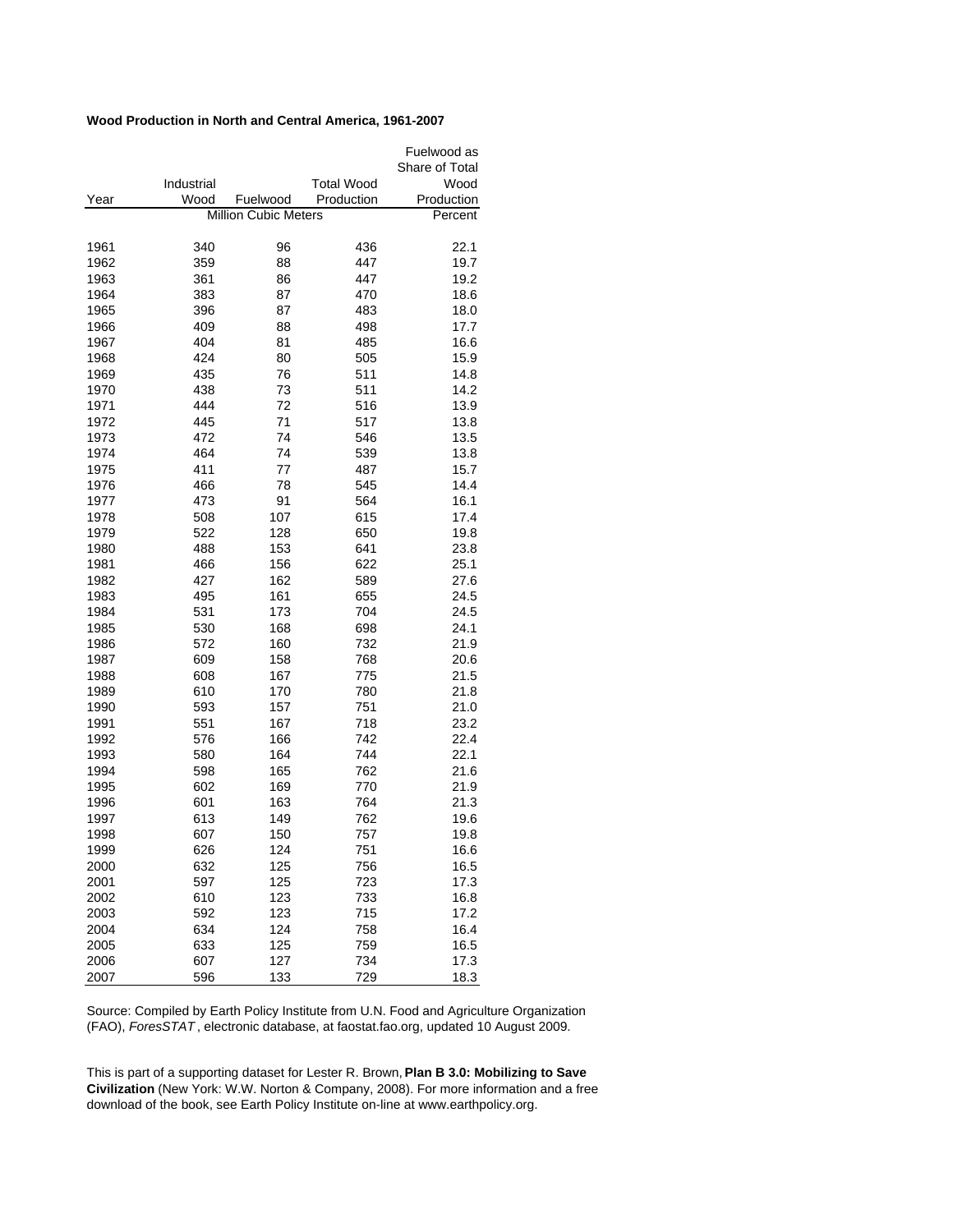

Wood Production in North and Central America, 1961-2007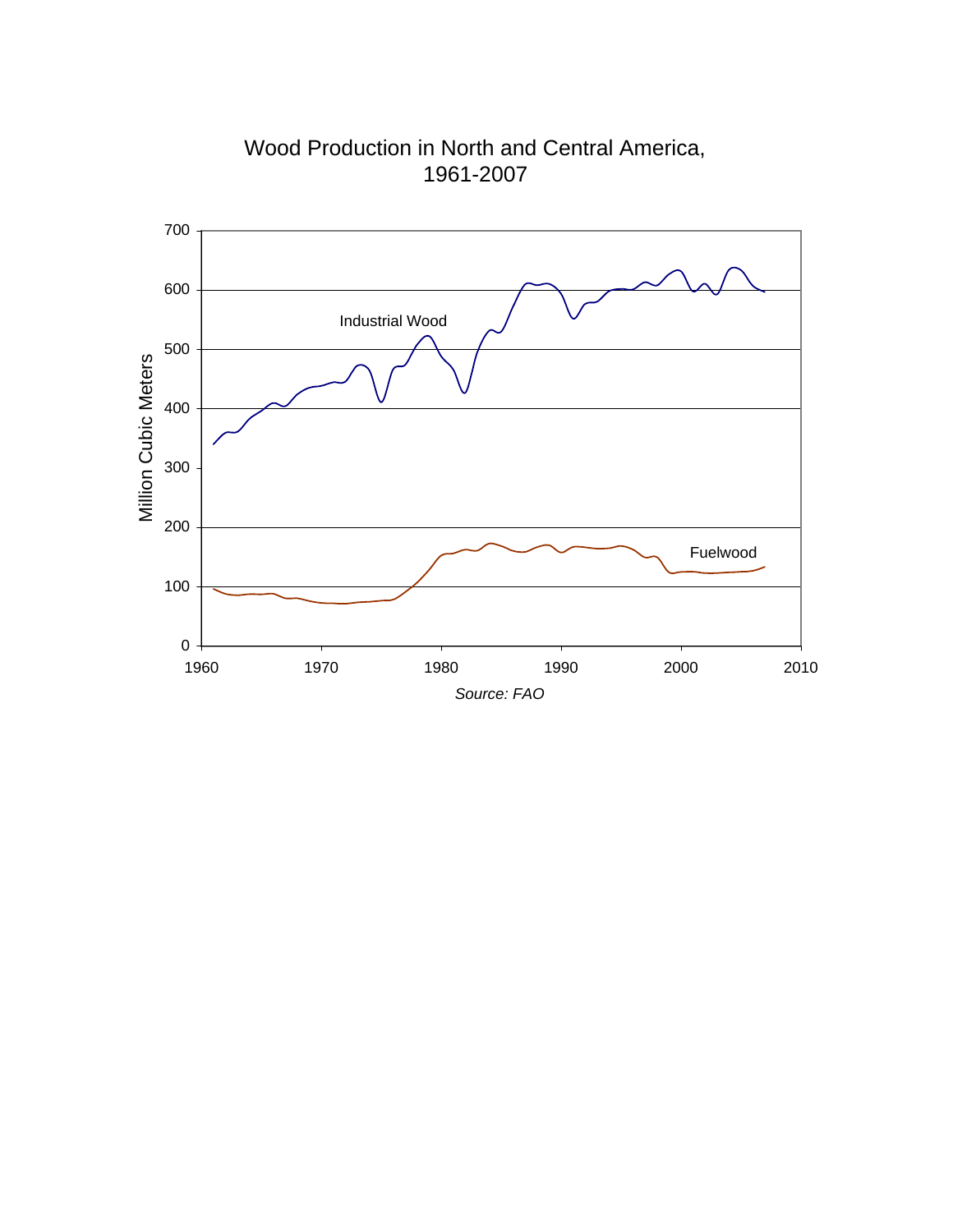## **Wood Production in Oceania, 1961-2007**

|      |            |                             |                   | Fuelwood as    |
|------|------------|-----------------------------|-------------------|----------------|
|      |            |                             |                   | Share of Total |
|      | Industrial |                             | <b>Total Wood</b> | Wood           |
| Year | Wood       | Fuelwood                    | Production        | Production     |
|      |            | <b>Million Cubic Meters</b> |                   | Percent        |
|      |            |                             |                   |                |
| 1961 | 16         | 7                           | 23                | 32.1           |
| 1962 | 15         | 7                           | 22                | 33.2           |
| 1963 | 16         | 7                           | 23                | 31.6           |
| 1964 | 17         | 7                           | 25                | 29.7           |
| 1965 | 18         | 7                           | 25                | 29.4           |
| 1966 | 18         | 7                           | 25                | 27.9           |
| 1967 | 18         | 5                           | 24                | 22.7           |
| 1968 | 19         | 6                           | 25                | 22.5           |
| 1969 | 20         | 6                           | 25                | 22.1           |
| 1970 | 20         | 6                           | 26                | 22.1           |
| 1971 | 21         | 6                           | 27                | 21.9           |
| 1972 | 21         | 6                           | 27                | 22.2           |
| 1973 | 23         | 6                           | 29                | 20.2           |
| 1974 | 21         | 6                           | 28                | 22.6           |
| 1975 | 23         | 6                           | 29                | 21.7           |
| 1976 | 24         | 7                           | 31                | 21.0           |
| 1977 | 25         | 7                           | 32                | 21.0           |
| 1978 | 25         | 7                           | 31                | 21.6           |
| 1979 | 24         | $\overline{7}$              | 31                | 21.7           |
| 1980 | 28         | 7                           | 35                | 19.8           |
| 1981 | 28         | 7                           | 36                | 20.7           |
| 1982 | 28         | 8                           | 35                | 21.7           |
| 1983 | 26         | 8                           | 34                | 23.6           |
| 1984 | 27         | 9                           | 35                | 24.3           |
| 1985 | 29         | 8                           | 38                | 21.9           |
| 1986 | 30         | 8                           | 39                | 21.7           |
| 1987 | 30         | 9                           | 38                | 22.5           |
| 1988 | 30         | 9                           | 39                | 22.8           |
| 1989 | 31         | 9                           | 40                | 23.0           |
| 1990 | 33         | 9                           | 42                | 22.4           |
| 1991 | 34         | 10                          | 44                | 22.0           |
| 1992 | 35         | 10                          | 45                | 22.1           |
| 1993 | 38         | 10                          | 48                | 21.1           |
| 1994 | 40         | 10                          | 50                | 20.6           |
| 1995 | 41         | 11                          | 52                | 20.5           |
| 1996 | 40         | 11                          | 51                | 21.2           |
| 1997 | 41         | 13                          | 54                | 23.5           |
| 1998 | 41         | 13                          | 54                | 23.7           |
| 1999 | 43         | 13                          | 56                | 22.9           |
| 2000 | 47         | 13                          | 60                | 21.1           |
| 2001 | 48         | 13                          | 60                | 20.8           |
| 2002 | 49         | 11                          | 60                | 18.9           |
| 2003 | 50         | 12                          | 62                | 19.1           |
| 2004 | 49         | 11                          | 61                | 18.8           |
| 2005 | 49         | 11                          | 60                | 19.1           |
| 2006 | 49         | 11                          | 60                | 18.1           |
| 2007 | 51         | 11                          | 62                | 17.9           |

Source: Compiled by Earth Policy Institute from U.N. Food and Agriculture Organization (FAO), *ForesSTAT* , electronic database, at faostat.fao.org, updated 10 August 2009.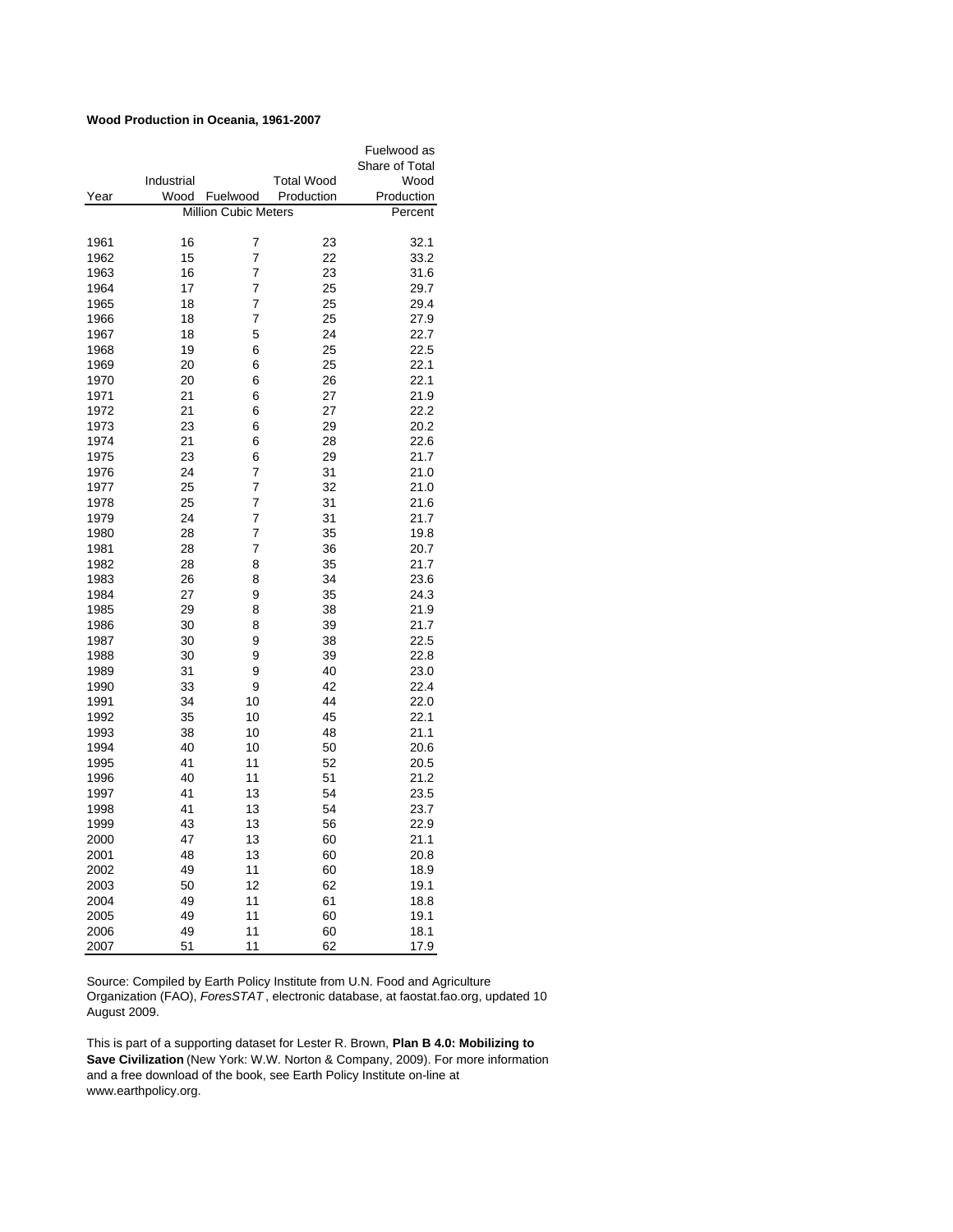

Wood Production in Oceania, 1961-2007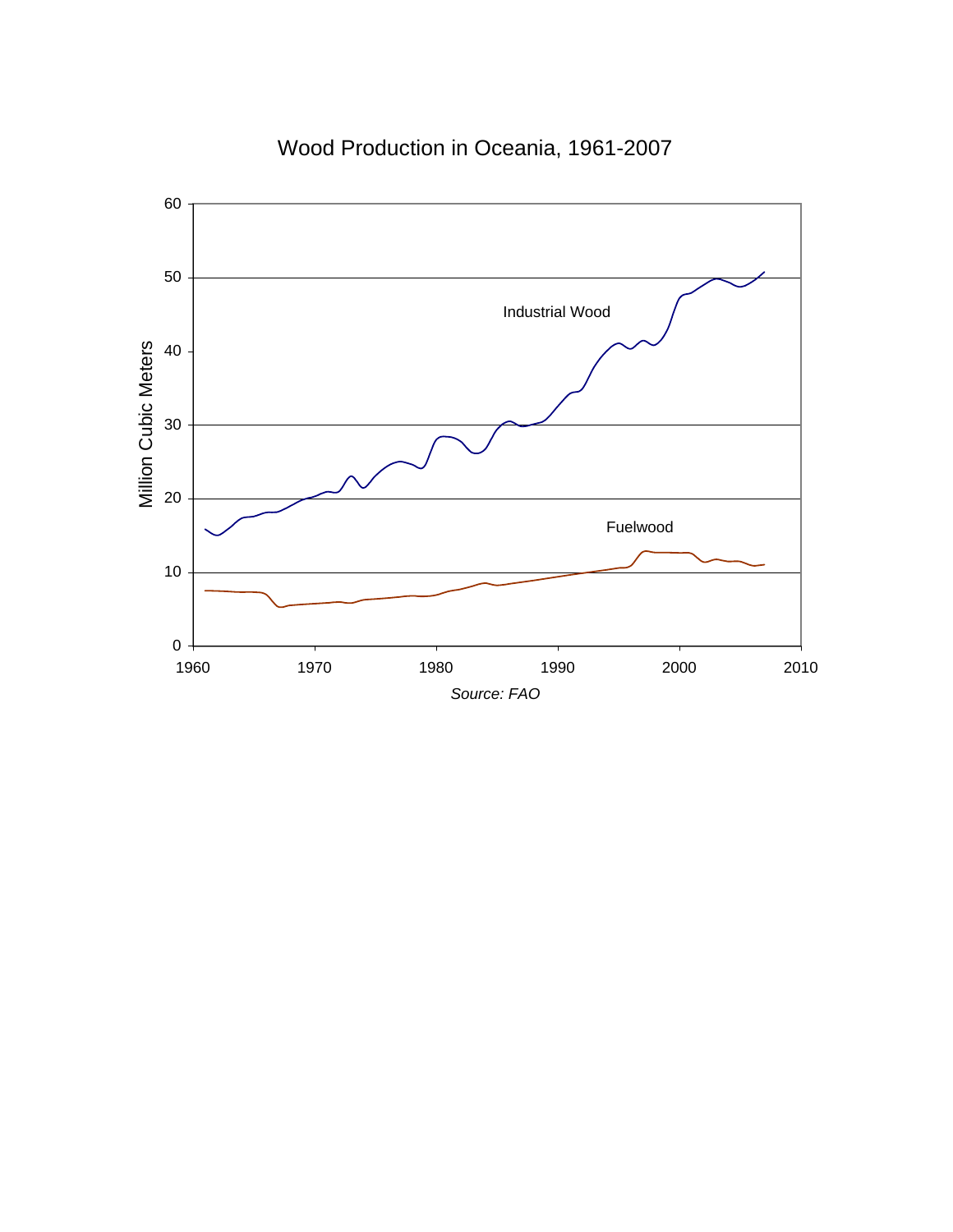## **Wood Production in South America, 1961-2007**

|              |            |                             |                                   | Fuelwood as    |
|--------------|------------|-----------------------------|-----------------------------------|----------------|
|              | Industrial |                             | <b>Total Wood</b>                 | Share of Total |
| Year         | Wood       | Fuelwood                    | <b>Production Wood Production</b> |                |
|              |            | <b>Million Cubic Meters</b> |                                   | Percent        |
|              |            |                             |                                   |                |
| 1961         | 28         | 118                         | 145                               | 80.9           |
| 1962         | 29         | 118                         | 147                               | 80.1           |
| 1963         | 27         | 119                         | 147                               | 81.5           |
| 1964         | 29         | 121                         | 150                               | 80.9           |
| 1965         | 30         | 122                         | 152                               | 80.4           |
| 1966         | 32         | 118                         | 150                               | 78.6           |
| 1967         | 33         | 120                         | 153                               | 78.6           |
| 1968         | 35         | 121                         | 157                               | 77.4           |
| 1969         | 36         | 122                         | 159                               | 77.0           |
| 1970         | 39         | 124                         | 163                               | 75.9           |
| 1971         | 41         | 126                         | 167                               | 75.2           |
| 1972         | 42         | 126                         | 168                               | 75.2           |
| 1973         | 41         | 127                         | 168                               | 75.5           |
| 1974         | 43         | 129                         | 172                               | 75.1           |
| 1975         | 49         | 131                         | 179                               | 72.9           |
| 1976         | 53         | 132                         | 186                               | 71.2           |
| 1977         | 57         | 135                         | 191                               | 70.3           |
| 1978         | 64         | 137                         | 201                               | 67.9           |
| 1979         | 78         | 139                         | 217                               | 64.1           |
| 1980         | 86         | 142                         | 227                               | 62.4           |
| 1981         | 84         | 144                         | 228                               | 63.1           |
| 1982         | 84         | 146                         | 230                               | 63.3           |
| 1983         | 89         | 149                         | 237                               | 62.7           |
| 1984         | 91         | 151                         | 242                               | 62.3           |
| 1985         | 94         | 152                         | 246                               | 61.8           |
| 1986         | 99         | 154                         | 253                               | 60.8           |
| 1987         | 102        | 156                         | 258                               | 60.5           |
| 1988         | 104        | 158                         | 262                               | 60.3           |
| 1989         | 111        | 160                         | 270                               | 59.0           |
| 1990         | 110        | 161                         | 271                               | 59.5           |
| 1991         | 114        | 164                         | 278                               | 59.0           |
| 1992         | 120        | 166                         | 286                               | 58.0           |
| 1993         | 120        | 169                         | 290                               | 58.5           |
| 1994         | 128        | 173                         | 300                               | 57.5           |
| 1995         | 134        | 174                         | 307                               | 56.5           |
| 1996         | 130        | 176                         | 306                               | 57.6           |
| 1997         | 129        | 176                         | 304                               | 57.7           |
| 1998         | 129        | 177                         | 306                               | 57.8           |
| 1999         | 143        | 183                         | 326                               | 56.1           |
|              |            |                             |                                   |                |
| 2000<br>2001 | 145<br>133 | 186<br>187                  | 331                               | 56.1           |
|              |            |                             | 319                               | 58.4           |
| 2002         | 140        | 187                         | 327                               | 57.2           |
| 2003         | 167        | 189                         | 356                               | 53.1           |
| 2004         | 161        | 191                         | 352                               | 54.3           |
| 2005         | 176        | 194                         | 369                               | 52.4           |
| 2006         | 160        | 192                         | 353                               | 54.5           |
| 2007         | 172        | 194                         | 366                               | 53.1           |

Source: Compiled by Earth Policy Institute from U.N. Food and Agriculture Organization (FAO), *ForesSTAT* , electronic database, at faostat.fao.org, updated 10 August 2009.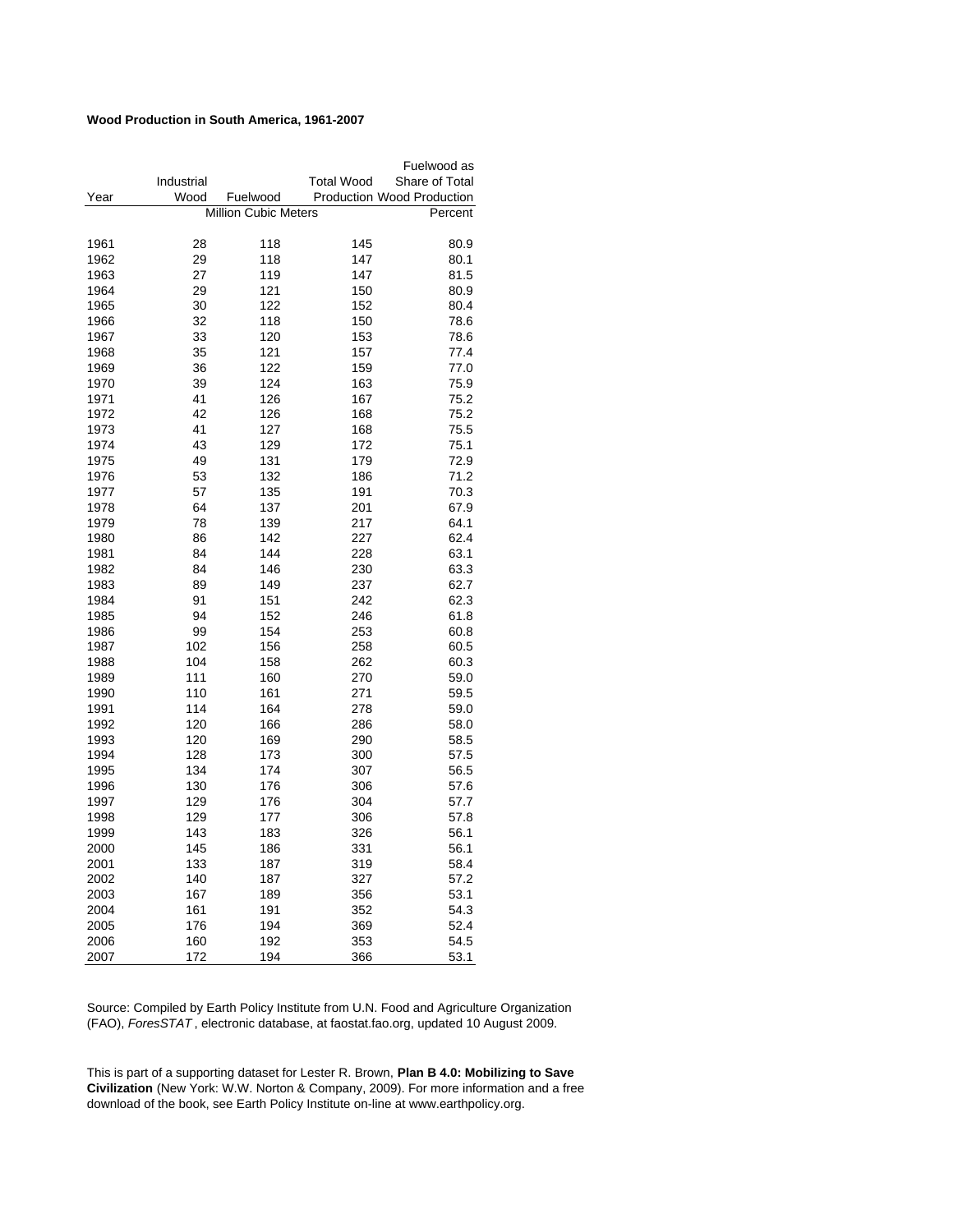

# Wood Production in South America, 1961-2007